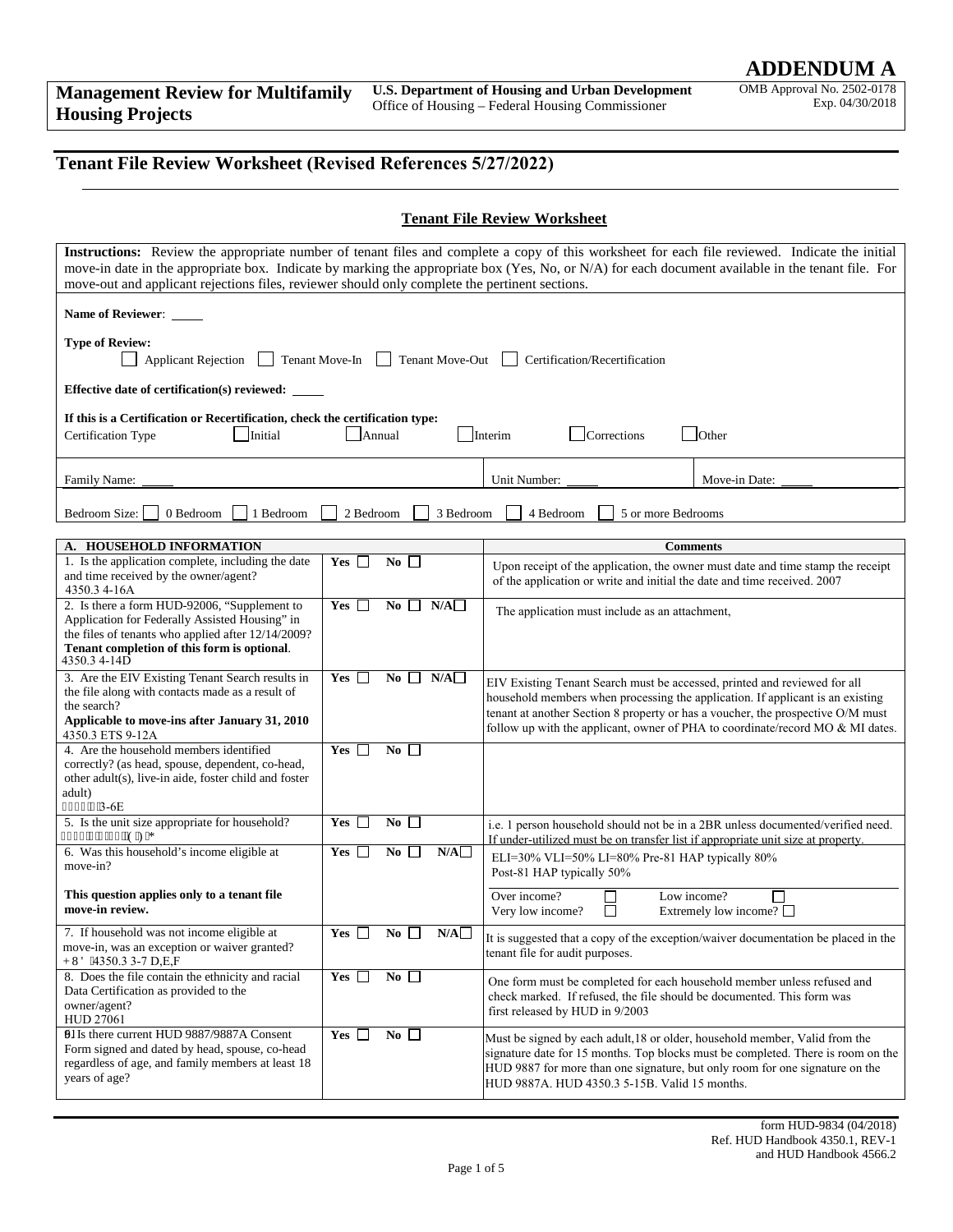# **ADDENDUM A**

## **Management Review for Multifamily Housing Projects**

**U.S. Department of Housing and Urban Development**  Office of Housing – Federal Housing Commissioner

OMB Approval No. 2502-0178 Exp. 04/30/2018

| <b>Tenant File Review (Continued)</b> |  |
|---------------------------------------|--|
|---------------------------------------|--|

| 10. Is there an acknowledgement and/or signed<br>document in the file indicating receipt by the<br>tenant?<br>Lead based paint<br>$\bullet$<br>Resident Rights and Responsibilities<br>$\bullet$<br><b>Brochure</b><br>EIV & You Brochure<br>$\bullet$<br>Fact Sheet on How Your Rent is<br>٠<br>Determined<br>11. Does the tenant file indicate that the owner | $Yes \Box$<br>Yes $\Box$<br>Yes $\square$<br>$Yes \Box$<br>$Yes \Box$ | $\overline{N_0}$ $\Box$<br>$\bf{No}$ $\Box$<br>$No \ \Box$<br>$\overline{N_0}$<br>No | N/A<br>N/A        | Lead paint - required only at move-in<br>RR&R - move-in and annual<br>EIV & You - move-in and annual<br>Fact Sheet - move-in and annual<br>Required in Elderly property only if there is a child under the age of 6 in<br>the household. For properties constructed pre Jan 1978<br>HUD 4350.3 5-15C<br>Must be accessed, printed and reviewed quarterly. It must be kept in the master                                  |
|-----------------------------------------------------------------------------------------------------------------------------------------------------------------------------------------------------------------------------------------------------------------------------------------------------------------------------------------------------------------|-----------------------------------------------------------------------|--------------------------------------------------------------------------------------|-------------------|--------------------------------------------------------------------------------------------------------------------------------------------------------------------------------------------------------------------------------------------------------------------------------------------------------------------------------------------------------------------------------------------------------------------------|
| /agent has taken necessary steps to address any<br>EIV reported receipt of multiple subsidies?<br>12. Does the file contain documentation to verify                                                                                                                                                                                                             |                                                                       |                                                                                      |                   | EIV file, and supporting documentation, for 3 years. If it is a tenant specific, then<br>it must also be kept in the tenant file with supporting documentation.<br>See above for both reports.                                                                                                                                                                                                                           |
| discrepant personal identifiers, and/or subsidy<br>paid, as reported on:                                                                                                                                                                                                                                                                                        |                                                                       |                                                                                      |                   |                                                                                                                                                                                                                                                                                                                                                                                                                          |
| EIV Multiple Subsidy report?<br>EIV Deceased Tenant Report?                                                                                                                                                                                                                                                                                                     | $Yes \Box$<br>Yes $\Box$                                              | $\overline{N_0}$ $\Box$<br>$\overline{N_0}$ $\Box$                                   | N/A<br>N/A        |                                                                                                                                                                                                                                                                                                                                                                                                                          |
| <b>B. VERIFICATION</b><br>Have the following items been properly verified and documented?                                                                                                                                                                                                                                                                       |                                                                       |                                                                                      |                   | <b>Comments</b>                                                                                                                                                                                                                                                                                                                                                                                                          |
| 1. Social Security numbers (except for those<br>exempted by 24 CFR 5.216)?                                                                                                                                                                                                                                                                                      | $Yes \Box$                                                            | $\bf{No}$                                                                            |                   |                                                                                                                                                                                                                                                                                                                                                                                                                          |
| EIV Summary Report in file to validate SSNs?<br>Exemption from SSN disclosure?                                                                                                                                                                                                                                                                                  | Yes $\Box$<br>Yes                                                     | $\overline{N_0}$ $\Box$<br>$No \Box$                                                 | N/A<br>N/A        |                                                                                                                                                                                                                                                                                                                                                                                                                          |
| 2. Eligible immigration status or citizenship<br>status?                                                                                                                                                                                                                                                                                                        | $Yes \Box$                                                            | $\overline{N_0}$                                                                     | N/A               | One form per household member. Parent or guardian may complete for a minor.                                                                                                                                                                                                                                                                                                                                              |
| 3. Criminal and drug screening?                                                                                                                                                                                                                                                                                                                                 | Yes $\Box$                                                            | $\overline{N_0}$                                                                     |                   | Must be done at application processing and then, if not recent, again prior to move-<br>in. Federal Register Vol. No. 66, No.101 May 24, 2001 effective 6/25/2001'                                                                                                                                                                                                                                                       |
| 4. State lifetime sex offender registration check<br>in each state where household members reported<br>they have resided, and/or background checks<br>conducted using a database that checks against all<br>state registries?<br>4350.3 4-27A, 5-16, 5-16B                                                                                                      | $Yes \Box$                                                            | $\bf{No}$                                                                            |                   | Lifetime sex offender registration check initiated 6/25/2001. Also requires<br>termination of tenancy of any person who was erroneously admitted after<br>$6/25/2001$ and is receiving housing assistance.                                                                                                                                                                                                               |
| 5. Other screening as disclosed in Tenant<br>Selection Plan?                                                                                                                                                                                                                                                                                                    | Yes $\Box$                                                            | $\bf{No}$                                                                            | N/A               | i.e. credit check, rental history, housekeeping habits, and local resident if approved<br>by HUD                                                                                                                                                                                                                                                                                                                         |
| 6. Verification of:<br>Disability status?<br>$\bullet$<br>Student status?<br>$\bullet$<br>Ages of occupants?<br>$3-28C$                                                                                                                                                                                                                                         | $Yes \Box$<br>Yes $\Box$<br>Yes $\square$                             | No $\Box$<br>No $\square$<br>No                                                      | N/A<br>N/A<br>N/A | Disability-Documentation must be in the file for the head/co-head applicant<br>under the age of 62 in an elderly/disabled property or for the resident in a family<br>property to take \$400 elderly/disabled deduction or disability expenses to be able<br>to work. Student Status - at move-in and recert. Age - at move-in for both family<br>and elderly property. Verification of Disability per HUD requirements. |
| C. LEASE                                                                                                                                                                                                                                                                                                                                                        | $Yes \Box$                                                            | $No \ \Box$                                                                          |                   | <b>Comments</b>                                                                                                                                                                                                                                                                                                                                                                                                          |
| 1. Is the correct HUD model lease used?<br>6-5A Fig. 6-2 App 4                                                                                                                                                                                                                                                                                                  |                                                                       |                                                                                      |                   | Family, elderly and/or disabled, non 202/8 is HUD Form 90105 and for 202/8 is<br><b>HUD</b> form 90105b                                                                                                                                                                                                                                                                                                                  |
| 2. Is the original lease and subsequent leases or<br>addenda signed and dated by the owner/agent,<br>head, spouse, co-head, and all other adult<br>members of the household?<br>4350.3 6-5B2 Signature                                                                                                                                                          | $Yes \Box$                                                            | No $\Box$                                                                            |                   | HUD will allow modifications of the lease through a Lease Addendum but the<br>modification must be approved by HUD or the Contract Administrator<br>(MH). Head of Household, spouse, any individual listed as co-head and all<br>adult members of the household must sign and date the lease.                                                                                                                            |
| 3. Are applicable attachments attached to the<br>lease, e.g. house rules, pet rules, unit<br>inspection report? HUD 4350.3 6-5C2 Add<br>must have HUD/CA approval<br>4. If security deposit is required, is it in the                                                                                                                                           | $Yes \Box$                                                            | $\bf{No}$                                                                            |                   | HUD 50059, MI Inspection, House Rules, Lead-based paint disclosure form,<br>Pet Rules (if applicable), Live-In Aide Addendum, Owner's Police or Security<br>Personnel Addendum, VAWA Lease Addendum (HUD 91067 1st used 2005)                                                                                                                                                                                            |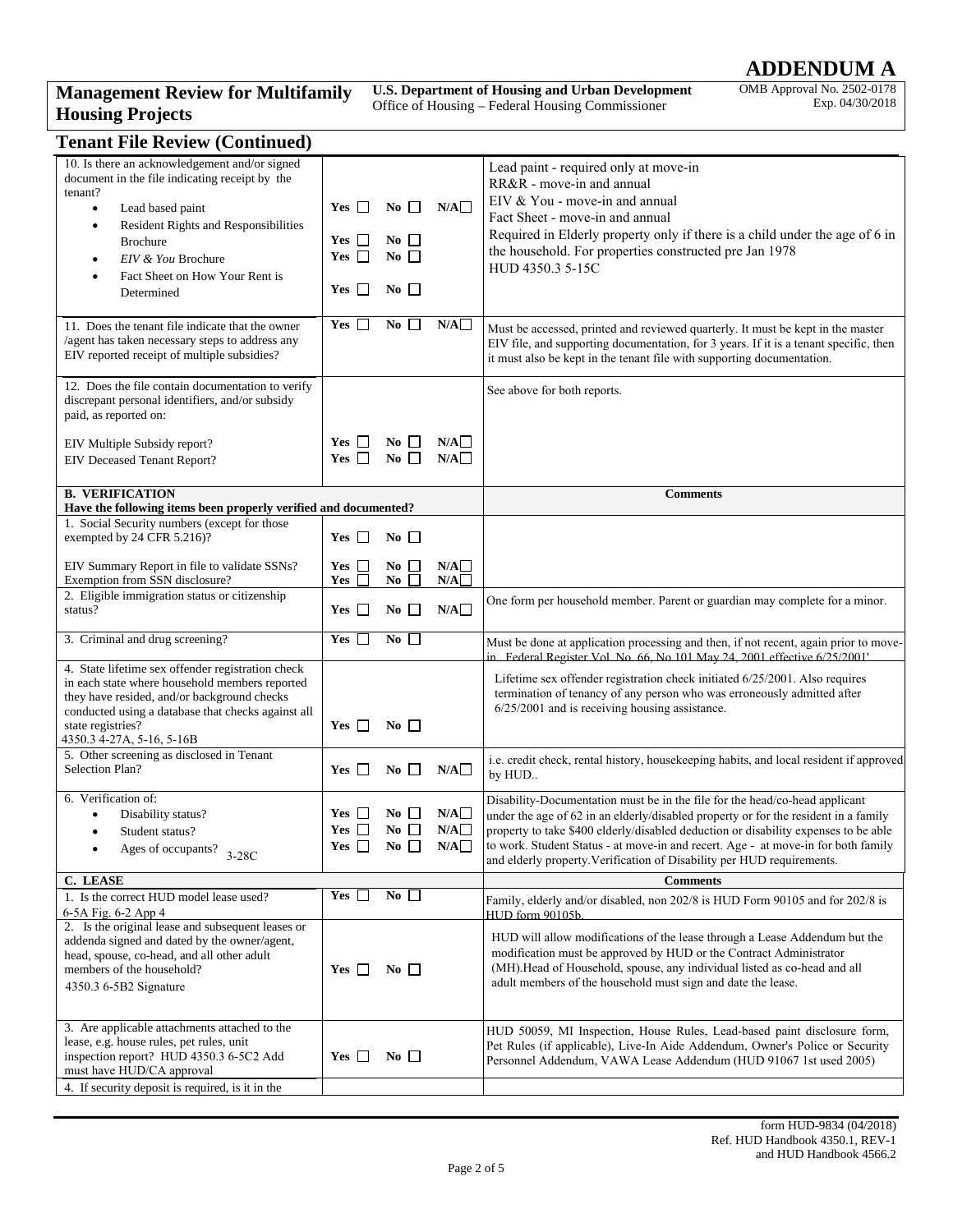## **ADDENDUM A**

## **Management Review for Multifamily Housing Projects**

**U.S. Department of Housing and Urban Development**  Office of Housing – Federal Housing Commissioner

OMB Approval No. 2502-0178 Exp. 04/30/2018

| <b>Tenant File Review (Continued)</b>                                                                                                       |                                                                                                                                            |                                                                                                                                                                                                                              |  |  |
|---------------------------------------------------------------------------------------------------------------------------------------------|--------------------------------------------------------------------------------------------------------------------------------------------|------------------------------------------------------------------------------------------------------------------------------------------------------------------------------------------------------------------------------|--|--|
| correct amount?<br>If required, enter the amount here: \$ HUD<br>4350.3 Ch.7                                                                | Yes $\Box$<br>No<br>N/A                                                                                                                    | Depending on the program, SD needs to be equal to one month's rent TTP at<br>time of move-in or \$50. Not all programs require the collection of SD. See HUD<br>4350.3 for additional information.                           |  |  |
| 5. If pet deposit is required, is it in the correct<br>amount? HUD 4350.3 Exhibit 6-4                                                       | $Yes \Box$<br>No $\Box$<br>N/A                                                                                                             | Check House Rules or Pet Rules to ensure that the pet deposit is the same for<br>each household. It can't exceed \$300. Payment plan needs to be an option.                                                                  |  |  |
| If required, enter the amount here: \$                                                                                                      |                                                                                                                                            |                                                                                                                                                                                                                              |  |  |
| 6. If a pet deposit was paid in installments, was<br>the payment schedule in accordance with the pet<br>regulations? HUD 4350.3 Exhibit 6-4 | Yes $\Box$<br>N/A<br>No $\Box$                                                                                                             | The initial deposit can't exceed \$50 at the time the pet is brought onto the<br>premises. The pet rules must provide for gradual accumulation of the remaining<br>pet deposit.                                              |  |  |
| 7. Are there inspections in the file:<br>Move-in (dated and signed by tenant and<br>owner/agent)?<br>Annual unit inspections?               | $Yes \Box$<br>$\bf{No}$ $\Box$<br>N/A<br>No $\square$<br>Yes                                                                               | Before executing a lease, the owner/manager and the tenant must jointly inspect<br>the unit but prior to move-in. It must include the statement "the unit is in decent,<br>safe and sanitary condition". HUD 4350.3 6-29 A3. |  |  |
|                                                                                                                                             |                                                                                                                                            |                                                                                                                                                                                                                              |  |  |
| D. CERTIFICATION/RECERTIFICATION ACTIVITIES<br>1. Are re-certification notices provided within                                              |                                                                                                                                            | <b>Comments</b><br>MI = Initial Annual Certification only. The annual re-certification is 120 days/ 90                                                                                                                       |  |  |
| the required timeframes? HUD 4350.3 7-7                                                                                                     | Yes $\Box$<br>$\overline{N_0}$                                                                                                             | days/ 60 days until the tenant responds and provides the information.                                                                                                                                                        |  |  |
| 2. Are re-certifications completed on time? HUD<br>4350.37-5                                                                                | No<br>Yes $\Box$                                                                                                                           | Fill in N/A if a move-in file.If no, must be documented as to the cause.                                                                                                                                                     |  |  |
| 3. Is the certification signed and dated by the<br>appropriate parties?<br>HUD 4350.3 7-4                                                   | $Yes \Box$<br>$\overline{N_0}$                                                                                                             |                                                                                                                                                                                                                              |  |  |
| 4. Has a 30-day notice of increase in rent been<br>provided to the tenant? HUD 4350.3 7-8B                                                  | N/A<br>$Yes \Box$<br>No                                                                                                                    | Check previous TTP to confirm an increase in rent.                                                                                                                                                                           |  |  |
| NOTE: If necessary, use additional sheets to complete applicable income information.                                                        |                                                                                                                                            |                                                                                                                                                                                                                              |  |  |
| All reported income and deductions verified                                                                                                 | <sup>3rd</sup> Party Verification?                                                                                                         | <b>Comments</b><br>Did income information on the 50059 agree with verified file<br>Amount                                                                                                                                    |  |  |
| and calculated correctly?                                                                                                                   |                                                                                                                                            | Reported<br>information? If no, comment on discrepancies identified<br>on 50059                                                                                                                                              |  |  |
| 5. Wages                                                                                                                                    | EIV Income Report<br>$\Box$<br>Traditional 3rd party<br>$\Box$<br>$\Box$<br>Other<br>$\Box$<br>Not verified<br>□<br>N/A                    | \$<br>Must check N/A if not a wage income.                                                                                                                                                                                   |  |  |
| 6. Social Security benefits                                                                                                                 | <b>EIV</b> Income Report                                                                                                                   | \$                                                                                                                                                                                                                           |  |  |
|                                                                                                                                             | Traditional 3 <sup>rd</sup> party<br>$\Box$<br>$\Box$<br>Other<br>Not verified<br>□<br>П<br>N/A                                            | Identify source - comment if wrong source code                                                                                                                                                                               |  |  |
| 4350.3 App. 7 D4                                                                                                                            |                                                                                                                                            |                                                                                                                                                                                                                              |  |  |
| 7. Unemployment benefits                                                                                                                    | <b>EIV</b> Income Report<br>$\Box$<br>Traditional 3 <sup>rd</sup> party<br>$\Box$<br>Other<br>$\Box$<br>Not verified<br>$\Box$<br>П<br>N/A | $\mathbf{s}$                                                                                                                                                                                                                 |  |  |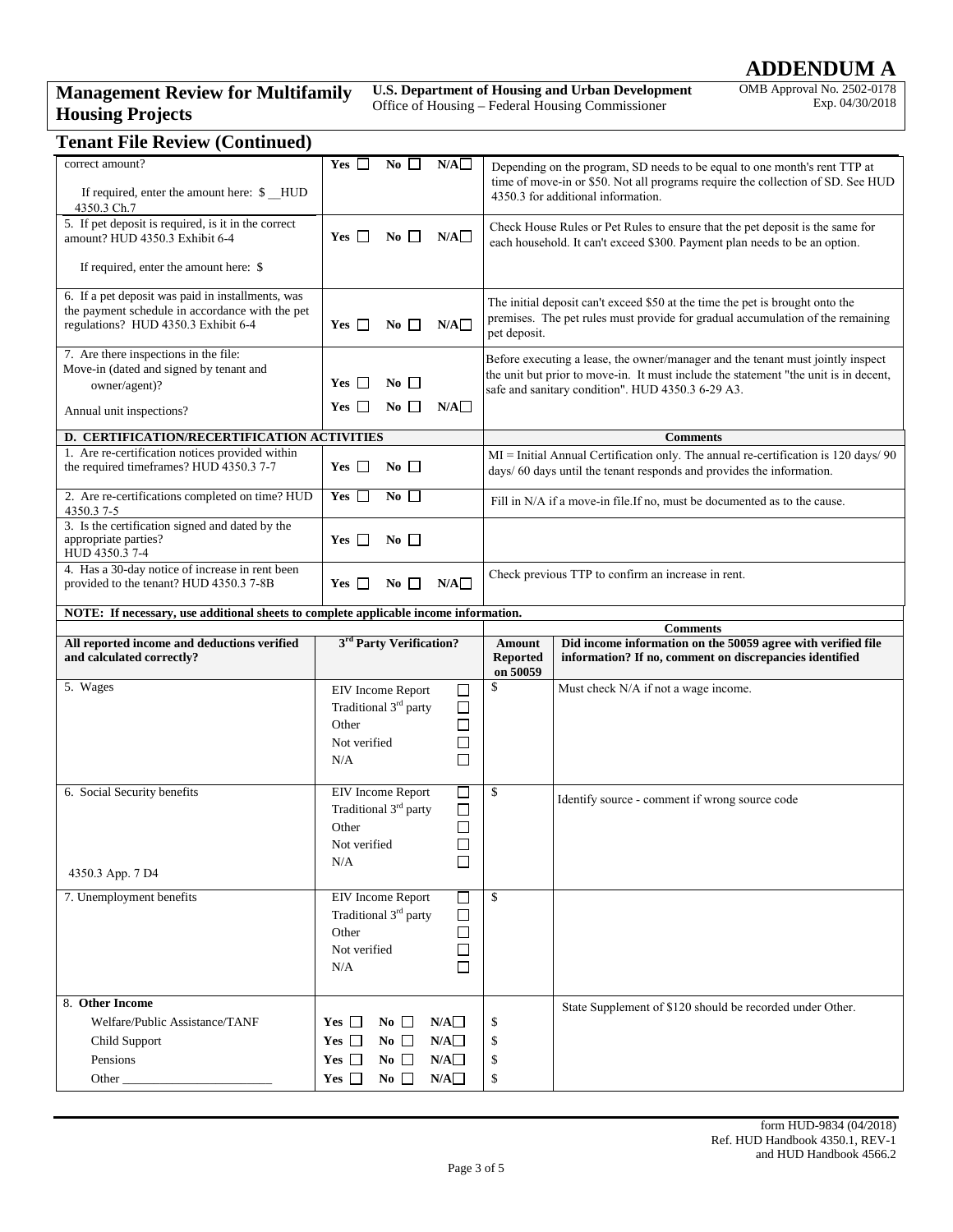# **ADDENDUM A**

### **Management Review for Multifamily Housing Projects**

**U.S. Department of Housing and Urban Development**  Office of Housing – Federal Housing Commissioner

OMB Approval No. 2502-0178 Exp. 04/30/2018

## **Tenant File Review (Continued)**

| 9. Actual Income from Assets                                                                                                  |                                        |           | Cash Value          | Multiple accounts combine together. Note that this is                                                                             |
|-------------------------------------------------------------------------------------------------------------------------------|----------------------------------------|-----------|---------------------|-----------------------------------------------------------------------------------------------------------------------------------|
|                                                                                                                               | $Yes \Box$<br>$\bf{No}$                | N/A       | \$<br>\$            | income from the asset and not the amount of the                                                                                   |
| Checking Account                                                                                                              | No $\Box$<br>$Yes \Box$                | N/A       | \$<br>\$            | asset. See HUD 4350.3 Ch. 5 for further clarification                                                                             |
| Savings Account                                                                                                               | No $\Box$<br>$Yes$ $\Box$              | N/A       | \$<br>\$            |                                                                                                                                   |
| Certificates of Deposit                                                                                                       | No $\square$<br>$Yes$ $\Box$           | N/A       | \$<br>\$            |                                                                                                                                   |
| 401K/Keogh/Retirement Accounts                                                                                                | Yes $\Box$<br>$\bf{No}$                | N/A       | \$<br>\$            |                                                                                                                                   |
| Real Estate                                                                                                                   | No $\Box$<br>$Yes \Box$                | N/A       | \$<br><sup>\$</sup> |                                                                                                                                   |
|                                                                                                                               |                                        |           |                     |                                                                                                                                   |
|                                                                                                                               |                                        |           |                     |                                                                                                                                   |
|                                                                                                                               |                                        |           |                     |                                                                                                                                   |
| 10. Imputed income when assets are<br>greater than \$5,000. HUD 4350.3<br>$5-7, G8$                                           | $\overline{N_0}$<br>$Yes \Box$         | N/A       | \$                  |                                                                                                                                   |
| 11. Allowances/Expenses                                                                                                       |                                        |           |                     |                                                                                                                                   |
| Dependent Allowance                                                                                                           | No $\Box$<br>$Yes \Box$                | N/A       | \$                  | HUD 4350.3 5-9 through 5-10                                                                                                       |
| Elderly/Disabled Household Allowance                                                                                          | No $\Box$<br>$Yes$ $\Box$              | N/A       | \$                  |                                                                                                                                   |
| <b>Medical Expenses</b>                                                                                                       | No $\Box$<br>$Yes \Box$                | N/A       | \$                  |                                                                                                                                   |
| <b>Disability Expenses</b>                                                                                                    | $No \ \Box$<br>$Yes \Box$              | N/A       | \$                  |                                                                                                                                   |
| <b>Childcare Expenses</b>                                                                                                     | No $\Box$<br>$Yes \Box$                | N/A       | \$                  |                                                                                                                                   |
|                                                                                                                               |                                        |           |                     |                                                                                                                                   |
| 12. Are all expenses and allowances that are<br>claimed eligible under the HUD Handbook<br>4350.3 REV-1? HUD 4350.3 CH.5      | $Yes \ \Box$<br>No $\square$           | N/A       |                     |                                                                                                                                   |
| 13. Has the household certified whether or not<br>they disposed of assets during the past two<br>years? HUD 4350.3, 5-7, G8   | $Yes$ $\Box$<br>No $\Box$              | N/A       |                     |                                                                                                                                   |
| 14. Is the correct unit rent being used<br>for subsidy determination? Check HDS<br>TRACs                                      | $\bf{No}$<br>$Yes$ $\Box$              |           |                     |                                                                                                                                   |
| Enter the reviewer verified amounts for the<br>following:                                                                     | <b>Amount Reported on the</b><br>50059 |           |                     | Did income information on the 50059 agree with the verified file<br>information? If not, comment on any discrepancies identified. |
| 15. Contract Rent<br>\$                                                                                                       | \$                                     |           |                     |                                                                                                                                   |
| <b>Utility Allowance</b><br>\$                                                                                                | \$                                     |           |                     |                                                                                                                                   |
| Gross Rent<br>\$                                                                                                              | \$                                     |           |                     |                                                                                                                                   |
| <b>Total Tenant Payment</b><br>\$                                                                                             | \$                                     |           |                     |                                                                                                                                   |
| <b>Tenant Rent</b><br>\$                                                                                                      | \$                                     |           |                     |                                                                                                                                   |
| Utility Reimbursement                                                                                                         |                                        |           |                     |                                                                                                                                   |
| \$<br>Assistance Payment                                                                                                      | \$                                     |           |                     |                                                                                                                                   |
| 16. Is the tenant paying minimum rent?                                                                                        | No $\square$<br>Yes $\square$          | N/A       |                     |                                                                                                                                   |
| If yes, was a hardship exception granted?<br>HUD 4350.3 5-26D                                                                 | No $\square$<br>Yes $\Box$             | N/A       |                     |                                                                                                                                   |
| 17. Were income discrepancies reported on the<br>EIV Income Discrepancy Report investigated,<br>resolved and file documented? | No $\square$<br>Yes $\Box$             | N/A       |                     |                                                                                                                                   |
| 18. Has tenant entered into a written<br>repayment agreement for monies due to the<br>project?                                | Yes $\Box$<br>No $\Box$                | $N/A\Box$ |                     |                                                                                                                                   |
| If yes, does the plan contain the required<br>information?                                                                    | No $\Box$<br>$Yes$ $\Box$              | N/A       |                     |                                                                                                                                   |